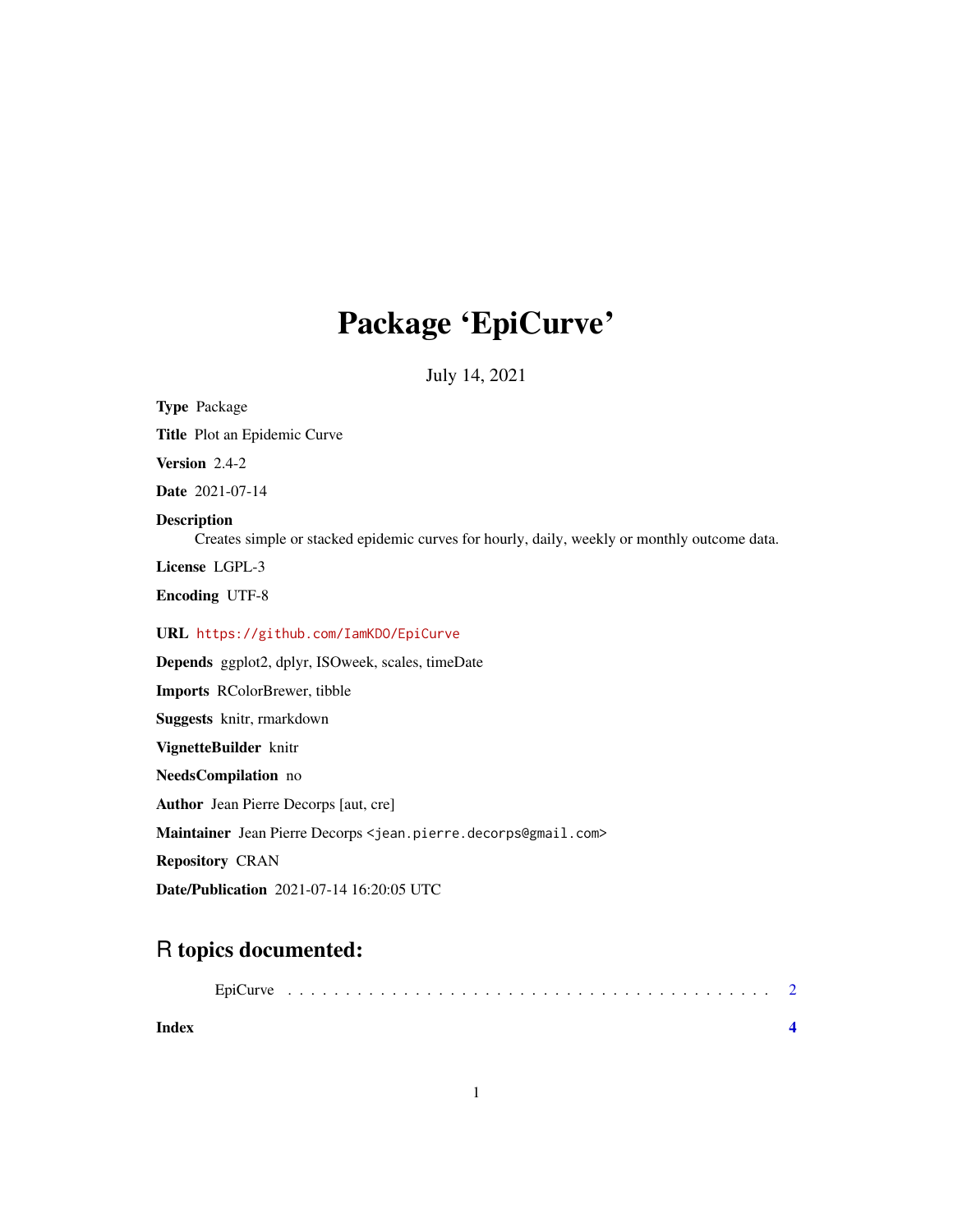<span id="page-1-0"></span>

#### Description

This function plot an epidemic curve with ggplot2

#### Usage

```
Epicurve(x, date = NULL, freq = NULL, cutvar = NULL,period = NULL, to.period = NULL, split = 1, cutorder = NULL, colors = NULL,
   title = NULL, xlabel = NULL, ylabel=NULL, note=NULL, square = TRUE)
```
#### Arguments

| $\mathsf{x}$ | data.frame with at least one column with Date type                                                                                                                                        |
|--------------|-------------------------------------------------------------------------------------------------------------------------------------------------------------------------------------------|
| date         | character, name of Date column                                                                                                                                                            |
| freg         | character, name of a column with a value to display                                                                                                                                       |
| cutvar       | character, name of a column with factors                                                                                                                                                  |
| period       | character, c("hour", "day","week", "month")                                                                                                                                               |
| to.period    | character, Convert date period to another period only for aggregated data. If pe-<br>riod is "day", to.period can be "week" or "month". If period is "week", to.period<br>can be "month". |
| split        | integer, $c(1,2,3,4,6,8,12)$ Value for hourly split                                                                                                                                       |
| cutorder     | character vector of factors                                                                                                                                                               |
| colors       | character vector of colors                                                                                                                                                                |
| title        | character, title of the plot                                                                                                                                                              |
| xlabel       | character, label for x axis                                                                                                                                                               |
| ylabel       | character, label for y axis                                                                                                                                                               |
| note         | character, add a note under the graph                                                                                                                                                     |
| square       | boolean, If TRUE (default) squares are used to plot the curve, else if the number<br>of cases is too hight please use square = FALSE                                                      |

#### Details

When period is "week" the date MUST be in ISOweek format YYYY-WNN and library ISOweek is needed. When period is "month" the date MUST be formated YYYY-MM.

When period is "hour" the date MUST be in timeDate format (YYYY-mm-dd HH:MM:SS) or (YYYY-mm-dd HH:MM)

#### Author(s)

<jean.pierre.decorps@gmail.com>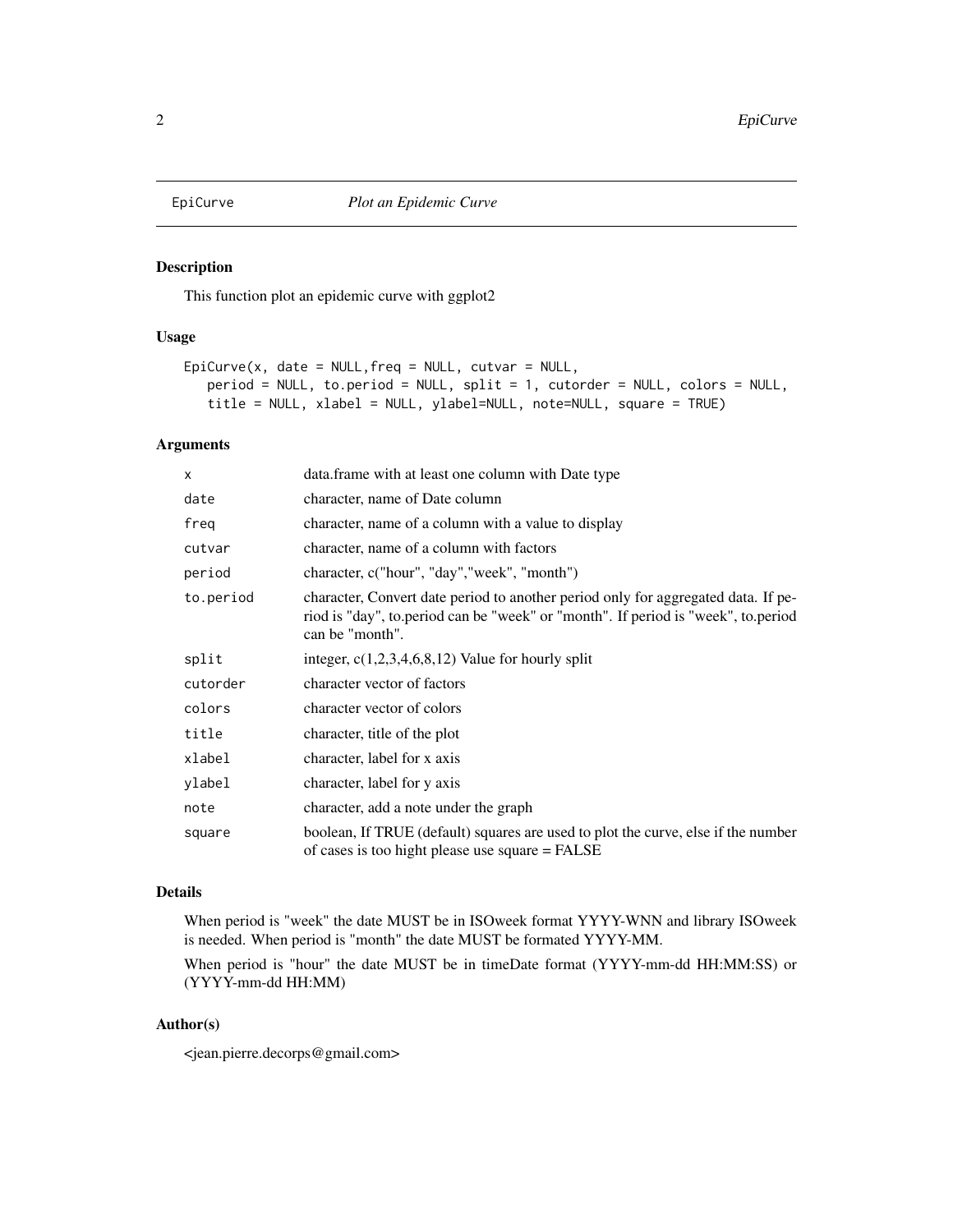#### EpiCurve 3

#### References

<https://rlab-epiconcept.blogspot.fr/2016/09/courbes-epidemiques-avec-ggplot2.html>

<https://fr.wikipedia.org/wiki/Courbe\_épidémique>

#### Examples

```
# library(EpiCurve)
date <- seq(as.timeDate("2017-05-10 21:35:22"), as.timeDate("2017-05-12 06:15:12"), by="12 min")
val <- rep(1, length(date))
tri <- rep(c("Alive", "Died","Unknown"), length.out=length(date))
DF <- data.frame(date, val, tri, stringsAsFactors=TRUE)
names(DF) <- c("date","value", "tri")
```
#### EpiCurve(DF,

```
date = "date",
freq = "value",
period = "hour",
split = 4,cutvar = "tri",
ylabel="Number of cases",
xlabel= "From 2017-05-10 21:35:22 To 2017-05-12 06:15:12",
title = "Epidemic Curve")
```